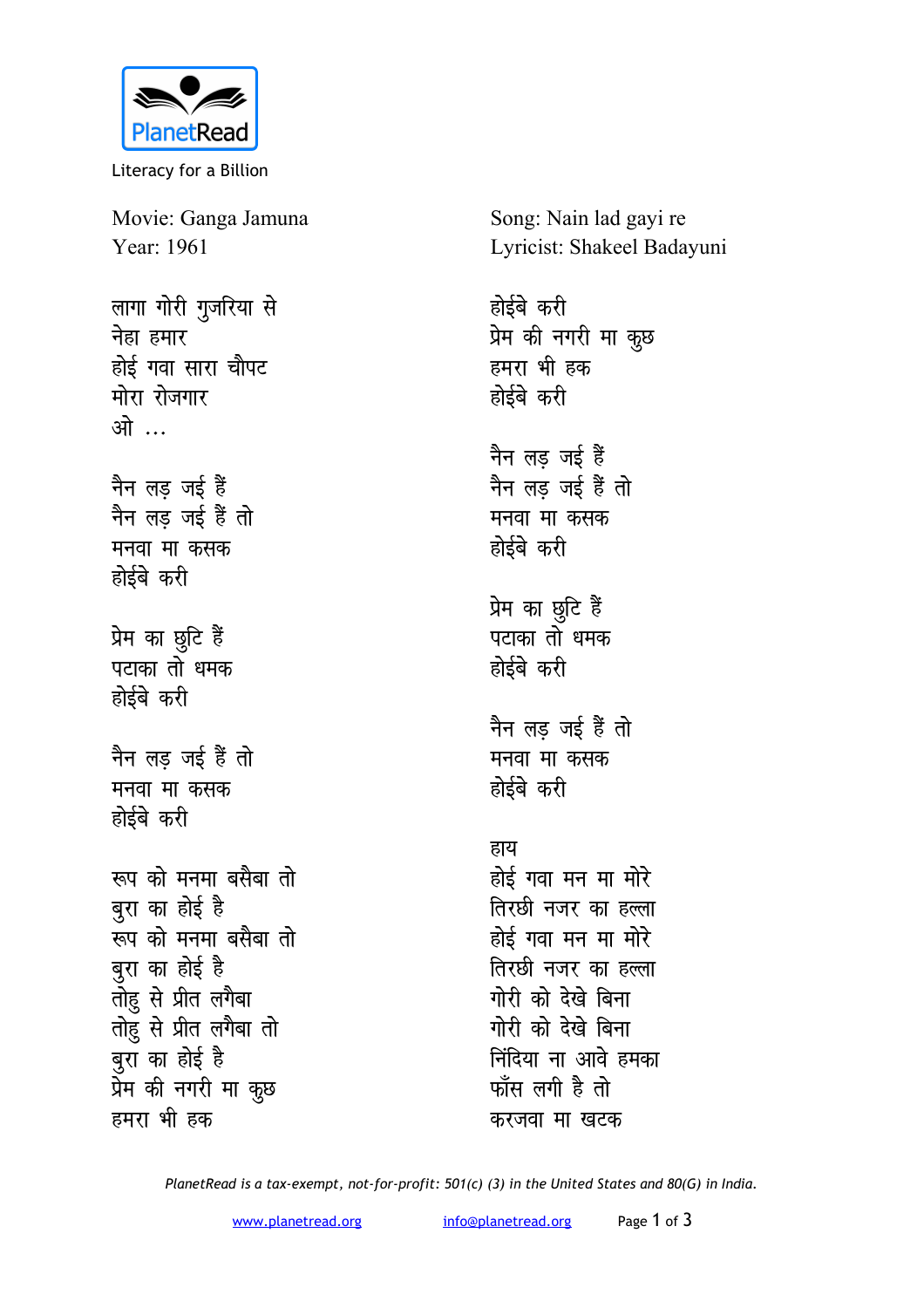

Literacy for a Billion

होईबे करी फॉस लगी है तो करजवा मा खटक होईबे करी नैन लड़ जई हैं नैन लड़ जई हैं तो मनवा मा कसक होईबे करी थे ... आँख मिल जई है सजनिया से तो नाचन लगि हैं आँख मिल जई है सजनिया से तो नाचन लगी है प्यार की मीठी गजल प्यार की मीठी गजल मनवा भी गावन लगी है झाँझ बजी है तो कमरिया मा लचक होईबे करी झाँझ बजी है तो कमरिया मा लचक होईबे करी नैन लड़ जई हैं

<u>.</u><br>नैन लड जई हैं तो

मनवा मा कसक होईबे करी प्रेम का छूटी है पटाका तो धमक होईबे करी हो नैना जब लड़ी हैं तो भैया मन में कसक होईबे करी द्वो नैना जब लडी हैं तो भैया मन में कसक होईबे करी हो नैना जब लड़ी हैं तो भैया मन में कसक होईबे करी मन ले गई रे धोबनिया रामा कैसा जादू डार के मन ले गई रे धोबनिया रामा कैसा जादू डार के हो कैसा जादू डार के

रे कैसा टोना मार के

PlanetRead is a tax-exempt, not-for-profit: 501(c) (3) in the United States and 80(G) in India.